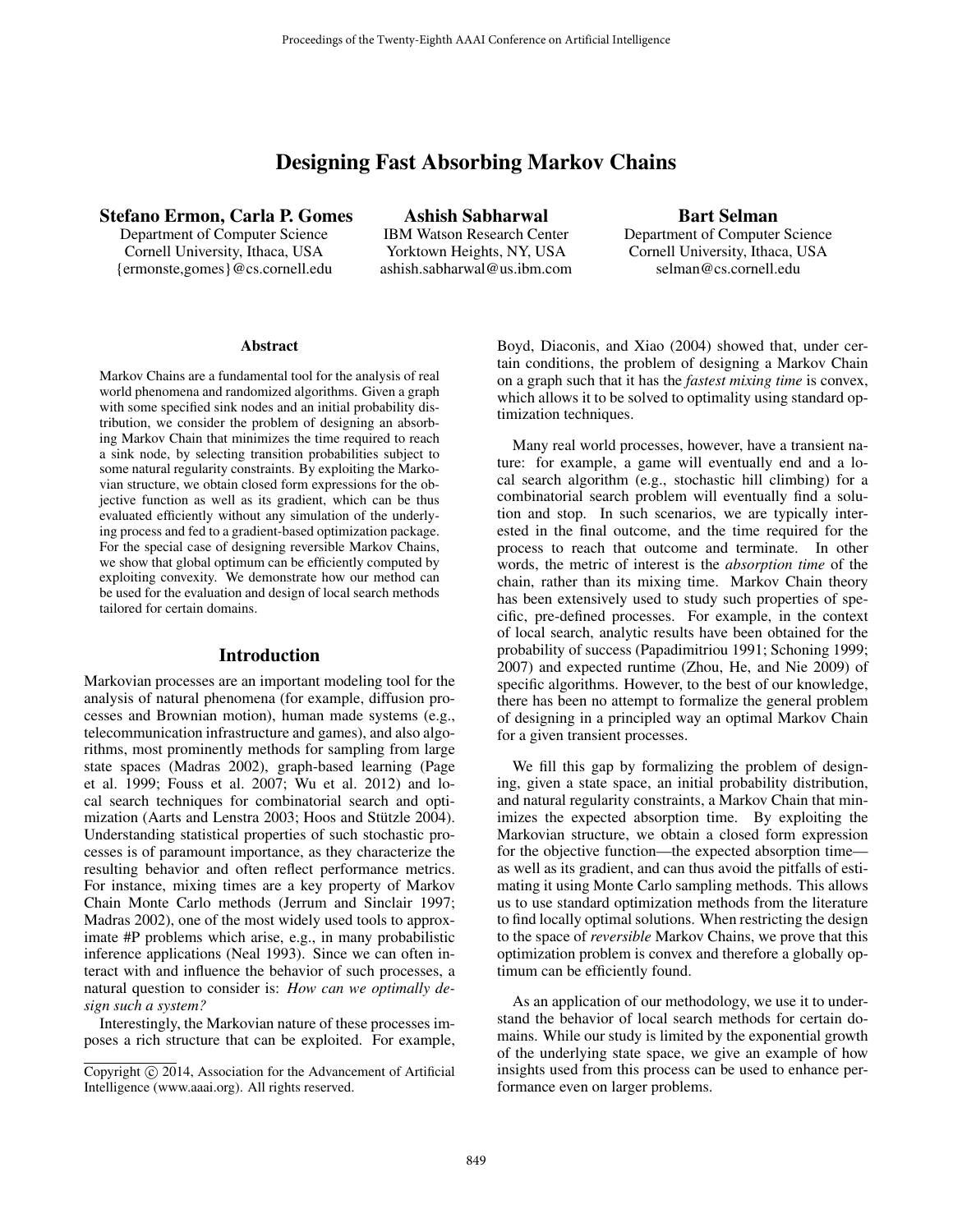## Markov Chains and Absorption Times

A discrete Markov chain (Grinstead and Snell 1997) M is a stochastic process defined on a finite set  $X$  of states. The process (or the "chain") starts in a state  $X^0$  chosen from an initial probability distribution  $P_0 \in [0,1]^{|\mathcal{X}|}$ . If the chain is currently in state  $x_i \in \mathcal{X}$ , in the next step it moves to  $x_j \in \mathcal{X}$  with a *transition probability* dependent not on the history of states visited previously but only on  $x_i$  and  $x_j$ and denoted by  $p_{i\rightarrow j}$ . Hence the process is Markovian. The *transition probability matrix*  $P \in [0, 1]^{|\mathcal{X}| \times |\mathcal{X}|}$  is defined by  $P_{i,j} = p_{j \to i} = p_{ji}$ . P is stochastic, i.e.,  $\sum_i P_{i,j} = 1$ . For  $k \geq 0$ , we denote by  $X^k$  the state of the process at step k.  $X^k$  is distributed according to  $P^k P_0$ .

**Definition 1.** *A state*  $s \in \mathcal{X}$  *is called absorbing if*  $p_{s \to s} = 1$ *, i.e.* once entered is never left. A state  $x \in \mathcal{X}$  is called *transient if there is a non-zero probability of reaching an absorbing state from* x *(not necessarily in one step).* M *is called absorbing if it has at least one absorbing state and all its non-absorbing states are transient.*

Given an absorbing Markov Chain, let  $S \subseteq \mathcal{X}$  be the set of absorbing states or "solutions".  $X$  is then the disjoint union  $\mathcal{X} = S \sqcup \mathcal{T}$ , where  $\mathcal{T}$  is the set of transient states. We can write the transition matrix in canonical form<sup>1</sup>

$$
P = \left(\begin{array}{c|c} Q & 0 \\ \hline R & I_{|S|} \end{array}\right) \tag{1}
$$

by rearranging the order of the states so that the  $|S|$  solutions appear last. Let  $x_i, x_j \in \mathcal{T}$ . By the structure of  $P$ ,  $Pr[X^k =$  $[x_j \mid X^0 = x_i] = Q^k_{j,i}$ , where  $Q^k_{j,i}$  denotes the  $i, j$ -th entry of the  $k$ -th power matrix of  $Q$ . Hence, the expected number of times the chain visits state  $x_j$  during the first n steps given that it starts in state  $x_i$  is  $\sum_{k=0}^{n} Q_{j,i}^k$ . Let  $E[t_j | X^0 = x_i]$ be the expected number of visits to state  $x_j$  before the chain is absorbed, given that the chain starts in state  $x_i$ .

$$
E[t_j \mid X^0 = x_i] = \lim_{n \to \infty} \sum_{k=0}^n Q_{j,i}^k
$$

This limit exists because the sequence is monotonically nondecreasing, but it might not be finite. The expected number of steps in state  $x_j$  before the chain is absorbed, given an initial probability distribution  $\pi_0 \in [0, 1]^{|\mathcal{T}|}$ , is therefore

$$
E[t_j] = \sum_{x_i \in \mathcal{T}} E[t_j \mid X^0 = x_i] \pi_0(x_i) = \sum_{x_i} \sum_{k=0}^{\infty} Q_{j,i}^k \pi_0(x_i)
$$

The expected number of steps before the chain is absorbed (i.e, the expected time spent in  $T$ ) is thus

$$
\sum_{x_j \in \mathcal{T}} \mathbf{E}[t_j] = \sum_{x_i, x_j \in \mathcal{T}} \sum_{k=0}^{\infty} Q_{j,i}^k P_0(x_i) = \mathbf{1}^T \left( \sum_{k=0}^{\infty} Q^k \right) \boldsymbol{\pi}_0
$$

It is known that this infinite sum can be evaluated by matrix inversion:

Lemma 1 ((Grinstead and Snell 1997; Meyer 2000)). *For an absorbing Markov chain* M *defined by eqn. (1),*

- *1.*  $Q^n \to 0$ ;
- *2.* I − Q *is invertible; and*
- *3.*  $N = (I Q)^{-1} = \sum_{k=0}^{\infty} Q^k$ .

This allows us to evaluate the *expected absorption time* of M, denoted  $E[t_{\text{absorb}}(M)]$ , without having to actually simulate the process or compute an infinite number of power matrices:

$$
E[t_{\text{absorb}}(M)] = f(P, \pi_0) = \mathbf{1}^T (I - Q)^{-1} \pi_0 \tag{2}
$$

As a special case, let  $\pi_u$  be the uniform distribution over  $\mathcal{T}$ . Then,  $f(P, \pi_u) = \frac{1}{|\mathcal{T}|} \mathbf{1}^T (I - Q)^{-1} \mathbf{1}.$ 

Note that we need not explicitly invert  $(I - Q)$ . The expected absorption time can be calculated more efficiently in practice as  $\mathbf{1}^T \mathbf{x}$  where x is the solution of the system of linear equations  $(I - Q)\mathbf{x} = \boldsymbol{\pi}_0$ . Further, we obtain a closed form expression for the gradient of the expected absorption time  $\nabla$ E[t<sub>absorb</sub>(M)] from the identity  $\frac{\partial \mathbf{Y}^{-1}}{\partial x}$  =  $-\mathbf{Y}^{-1}\frac{\partial \mathbf{Y}}{\partial x}\mathbf{Y}^{-1}$  (Petersen and Pedersen 2008). Even in this case, explicit matrix inversion is not required.

#### Optimizing Absorption Time

Let  $\mathbb I$  denote the set of all closed intervals within [0, 1].

Definition 2 (CONSTRAINED FASTEST ABSORBING **MARKOV CHAIN PROBLEM).** Given a set  $\mathcal{X} = S \sqcup \mathcal{T}$ *of states with* S ⊆ X *as the absorbing states, intervals*  $\{I\}_{ij} \in \mathbb{I}^{|\mathcal{X}| \times |\mathcal{X}|}$ , equivalence classes given by  $\mathbb{D} \subseteq \mathcal{T}^4$ , *and an initial distribution* π<sup>0</sup> *over* T *, design a Markov chain* M*, as defined by a transition matrix* P *structured as in eqn. (1), such that the expected absorption time of* M *is minimized and* P *satisfies non-negativity, stochasticity, interval, and equivalence constraints:*

$$
\text{minimize} \quad \mathbf{1}^T (I - Q)^{-1} \boldsymbol{\pi}_0 \tag{3}
$$

subject to  $0 \le P \le 1$ ,  $\mathbf{1}^T P = \mathbf{1}^T$ (4)

$$
p_{ij} \in I_{ij}, \forall i, j \in \{1, \dots, |\mathcal{X}|\} \tag{5}
$$

$$
p_{ij} = p_{i'j'}, \forall (ij, i'j') \in \mathbb{D} \tag{6}
$$

If constraints (5) and (6) are not imposed, the optimal solution is to simply go from every transient state to an absorbing state in one step, i.e., setting  $Q = 0$  and fixing R arbitrarily so as to satisfy  $(4)$ . This is, of course, not very interesting. We thus work under the assumption that is it not always possible to jump from any transient state always to an absorbing state, i.e., Q may not be 0. This is the case in several Markov chains defined on graphs which impose a neighborhood structure and  $p_{ij}$  must be 0 whenever i is not a neighbor of j, a restriction specified by constraint (5). For local search algorithms in discrete domains, the neighborhood may be defined by the Hamming metric over configurations. In wildlife conservation, nodes represent geographic locations which impose a natural neighborhood structure. We will see examples of these later in the paper.

 ${}^{1}Q$  is not necessarily irreducible, as there could be more than one transient class.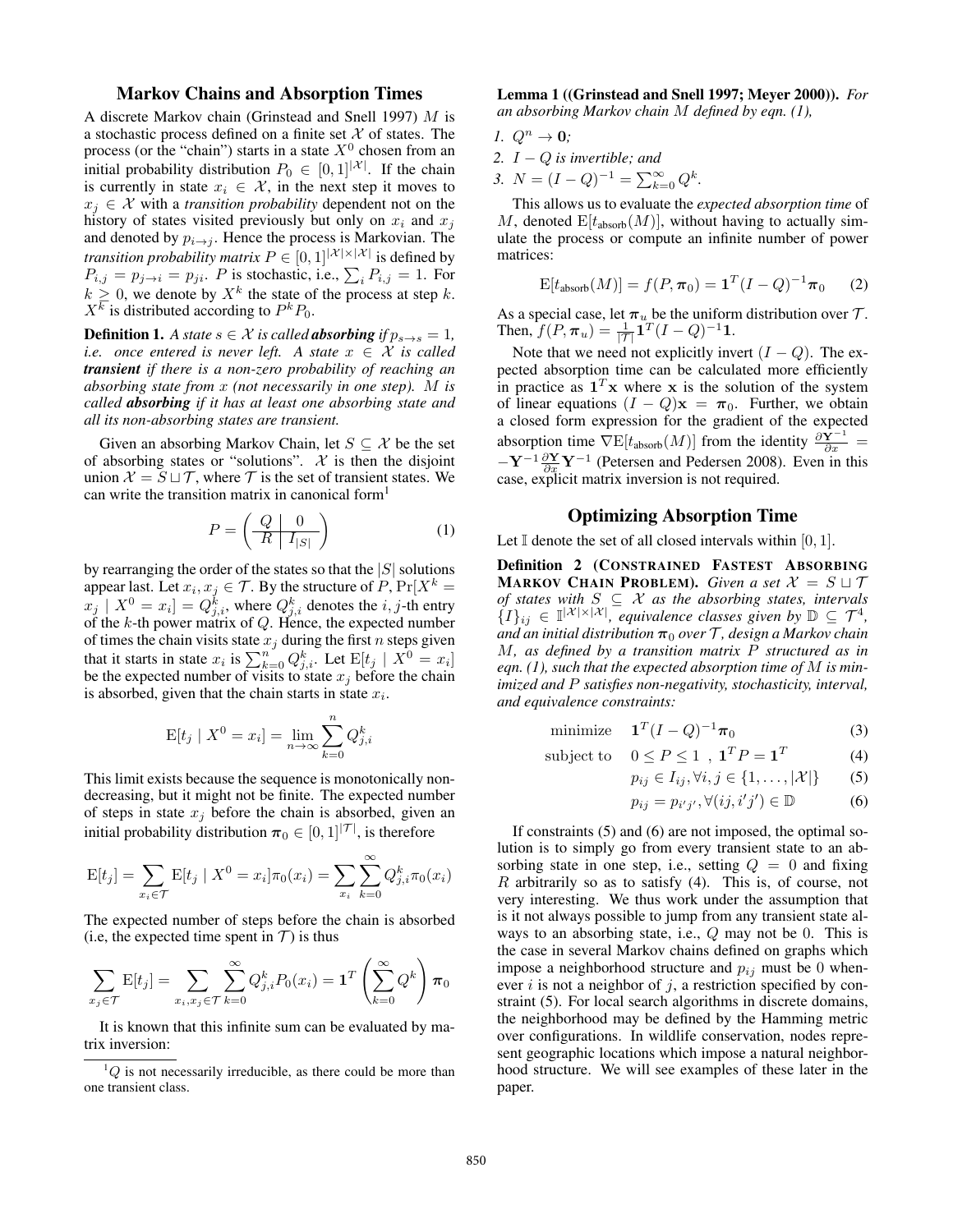Even when a neighborhood structure imposes  $p_{ij} = 0$  for all non-neighbors, the optimal solution is to define a *deterministic* Q that corresponds to a network of shortest paths from all transient states to absorbing states. In the case of local search algorithms over combinatorial spaces, however, the number of states is exponential and the Markov chain must be represented implicitly in a succinct way, thereby eliminating the possibility of simply using shortest paths. We formalize this restriction as  $(6)$ . Again,  $\mathbb D$  itself must have succinct representation to be useful. In our use case of optimizing local search, this can be done by defining certain "features"  $\phi$  associated with pairs  $(x_i, x_j)$  of states such that the feature space is much smaller than the state space and the transition probabilities are completely characterized by the features. We will discuss this in detail later.

#### Optimization algorithm

We propose to solve the optimization problem in Definition 2 using the L-BFGS-B algorithm proposed by Byrd et al. (1995), which extends L-BFGS to handle box constraints (5) on the variables. The algorithm is designed for large scale optimization problems and it is based on the gradient projection method, with a limited memory BFGS matrix used to approximate the Hessian of the objective function. The gradient of the objective function is evaluated at each step using the closed form derived earlier. This choice is motivated by the fact that the optimization problem in Definition 2 is in general non-convex, as we will discuss shortly. This also means that L-BFGS, although likely to produce good solutions, will generally not provide any global optimality guarantees.

## Efficiently Designing Globally Optimal Chains

We explore conditions that guarantee an efficient design of globally optimal Markov Chains. Let W be the set of transition matrices of absorbing Markov Chains with state space  $\mathcal{X} = S \sqcup \mathcal{T}$ .

#### Proposition 1. *The set* W *is convex.*

*Proof.* Let  $P_1, P_2 \in \mathbb{W}$ . Consider  $P = \lambda P_1 + (1 - \lambda)P_2$ for  $\lambda \in [0, 1]$ . Then P is stochastic. Further, from any state  $i \in \mathcal{T}$ , there must exist paths  $\ell_1$  and  $\ell_2$  of length at most  $|\mathcal{T}|$  in the two chains, respectively, to the sinks S and with non-zero probabilities  $p_1$  and  $p_2$ , resp., of being taken. The probability of eventually reaching  $S$  from  $i$  under  $P$  is therefore at least  $\max\{p_1\lambda^{|\mathcal{T}|}, p_2(1-\lambda)^{|\mathcal{T}|}\}$ , which is strictly positive. Hence,  $\dot{P}$  is also absorbing, proving convexity of W. П

The objective function  $f(P, \pi_0)$  in (2) is, however, in general not convex over W. As an example, consider  $P_1$ such that its Q submatrix in decomposition (1) is  $Q_1$  =  $[0, 1; 0, 0]$ , and  $P_2$  such that  $Q_2 = [0, 0; 1, 0]$ . Then,  $f(P_1, \pi_u) = f(P_2, \pi_u) = 3/2$ , but  $f(\frac{1}{2}P_1 + \frac{1}{2}P_2, \pi_u) =$  $4/2 > 3/2$ .

Interestingly, if we restrict the focus on the design of *reversible* (relative to Q) Markov Chains, convexity does hold, as we show below. The complete Markov Chain, represented by P, clearly cannot be reversible because of the sinks. However, the part relative to  $Q$  can still be. For example, Simulated Annealing at fixed temperature forms a reversible chain over the transient states.

**Theorem 1.** Let  $\pi > 0$  and  $\mathbb{S}_{\pi} \subseteq \mathbb{W}$  be the set of stochas*tic matrices defining absorbing Markov chains with a finite state space*  $X = S \sqcup T$  *such that*  $\pi_i q_{ji} = \pi_j q_{ij}$ *, for all transient states*  $i, j \in \mathcal{T}$ *. Then*  $\mathbb{S}_{\pi}$  *is convex,*  $f(P, \pi) =$  $\mathbf{1}^T (I - Q)^{-1} \boldsymbol{\pi}$  is convex over  $\mathbb{S}_{\boldsymbol{\pi}}$ , and the optimization *problem in Definition 2 can be solved efficiently under the additional constraint*  $P \in \mathbb{S}_{\pi}$ .

*Proof.* Letting  $\Pi = diag(\pi)$ , the assumption in the theorem can be compactly written as  $\Pi Q^T = Q\Pi$  which implies that  $A \triangleq \Pi^{-1/2} Q \Pi^{1/2}$  is symmetric. Further,  $A^k =$  $\Pi^{1/2}Q^k\Pi^{-1/2},$  and so

$$
(I - Q)^{-1} = \sum_{k=0}^{\infty} Q^k = \Pi^{1/2} (\sum_{k=0}^{\infty} A^k) \Pi^{-1/2}
$$

$$
= \Pi^{1/2} (I - A)^{-1} \Pi^{-1/2}
$$

Using the fact that  $\pi = \Pi 1$ , we have

$$
f(P, \pi) = \mathbf{1}^{T} \Pi^{1/2} (I - A)^{-1} \Pi^{-1/2} \pi
$$
  
=  $\mathbf{1}^{T} \Pi^{1/2} (I - A)^{-1} \Pi^{1/2} \mathbf{1}$   
=  $h(\Pi^{1/2} \mathbf{1}, (I - A))$ 

where  $h(x, Y) = x^T Y^{-1} x$  is convex over the domain  $\mathbb{R}^n \times S_{++}^n$  (the set of symmetric positive definite matrices) (Boyd and Vandenberghe 2004). Note that A has the same eigenvalues as Q because these matrices are similar. Since the Markov Chain defined by  $P$  is absorbing, its eigenvalue with the largest modulus has modulus (i.e., spectral radius)  $\rho(Q)$  < 1. Thus, we also have  $\rho(A)$  < 1, implying that the eigenvalues of  $(I - A)$  are positive, which in turn implies that  $(I - A)$  is positive definite. Using the convexity of h and observing that  $(I - A)$  is an affine transformation of  $P$  proves the result.

Since W is convex and  $\pi_i q_{ji} = \pi_j q_{ij}$  is a linear constraint,  $\mathbb{S}_{\pi} \subseteq \mathbb{W}$  is also convex. Since constraints (4) and (5) are also linear, the optimization problem in Definition 2 is convex and can be solved efficiently under the additional constraint  $P \in \mathbb{S}_{\pi}$ .  $\Box$ 

In particular, when  $\pi = \pi_u$ , reversibility simply means that the transition matrix  $P$  is symmetric (relative to  $Q$ ). Hence, globally optimal symmetric Markov chains can also be designed efficiently.

## Enhancing Local Search Methods

A Stochastic Local Search method for a discrete decision or optimization problem may be viewed as a "recipe" for mapping a problem instance to a transition probability matrix P, which defines a finite state Markov Chain over the entire search space (e.g., one state for each possible assignment to the variables), and then simulating the chain until it reaches a solution.<sup>2</sup> The resulting algorithm can therefore be seen as

<sup>&</sup>lt;sup>2</sup>Time-varying processes, such as Simulated Annealing with a changing temperature or "restarts" in local search methods, may also be modeled this way with an appropriately extended P.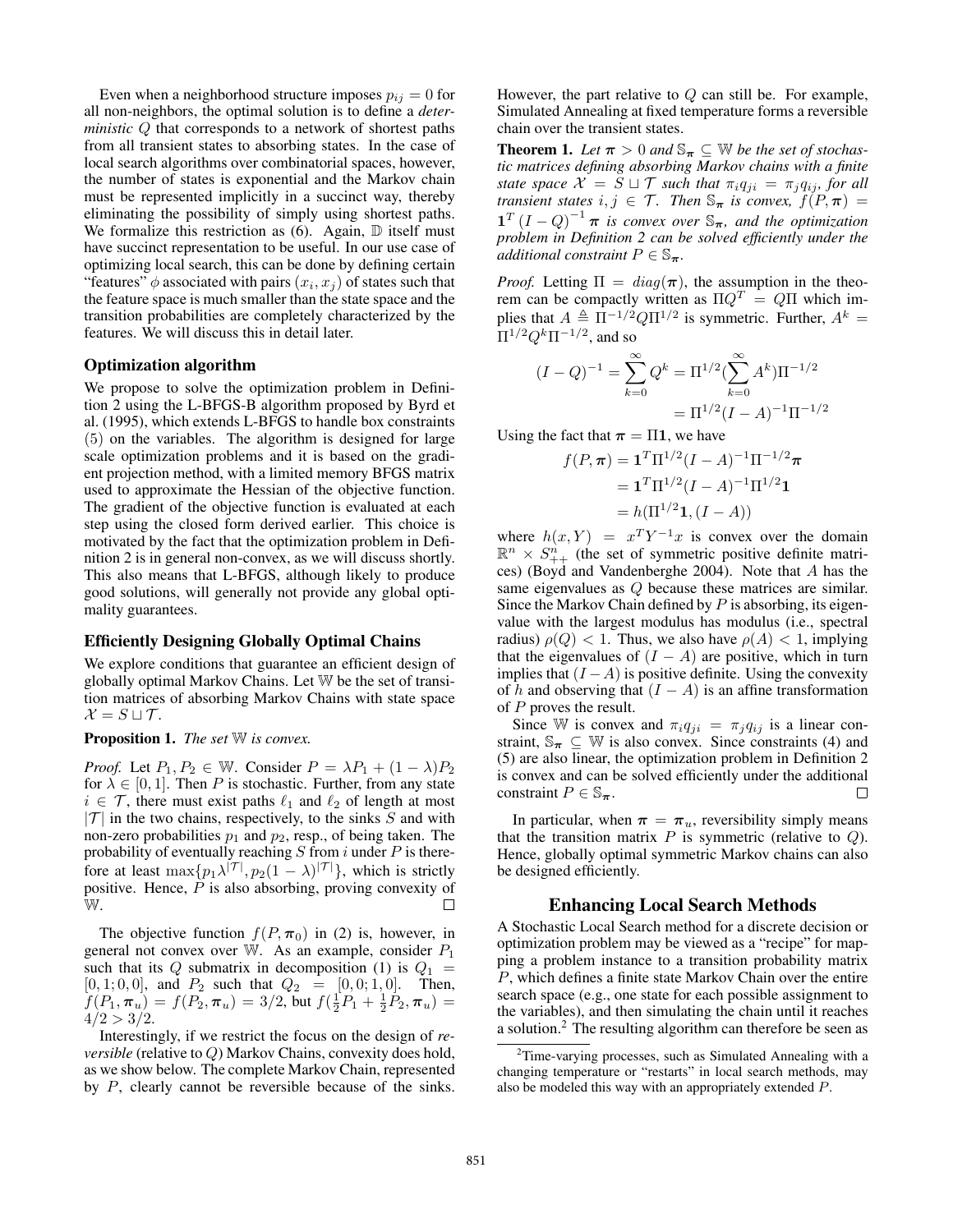simulating an absorbing Markov Chain, where the absorbing states are the solutions. Its expected runtime is thus simply the expected absorption time of this chain.

Since the search space is typically exponentially large, the transition probability matrix is often defined only implicitly. Pairs of source-destination states are mapped to *features* of interest, such as a fitness function (e.g., number of constraints violated by each configuration) in the case of a stochastic hill climbing algorithm. The transition probability for that state pair is then defined as a succinctly represented function of these features. E.g., the algorithm may always accept downhill moves and accept uphill moves with a certain probability.

While the feature engineering part is often problem specific and designed by domain experts, how these features are combined in the algorithm to produce transition probabilities opens up a rich and interesting space for the analysis and improvement of such algorithms. Given a stochastic local search algorithm with a set of features it uses, does it combine the information from these features in a way that optimizes its expected runtime? If not, can we improve upon it? We next explore how our technique can address these questions. Although our method is clearly limited by the exponential growth of the state space for combinatorial search problems, we will show that insights obtained on small problems can be applied to larger scale problems as well.

Formally, let  $\mathcal{X}^{\mathcal{I}}$  be the set of all configurations (i.e., variable assignments) for an instance  $\mathcal I$  of a combinatorial search problem  $P$  (e.g, SATisfiability testing (Biere 2009)). Let  $\mathbb{S}_{|\mathcal{X}^{\mathcal{I}}|} \subset \mathbb{R}^{|\mathcal{X}^{\mathcal{I}}| \times |\mathcal{X}^{\mathcal{I}}|}$  denote the set of all stochastic matrices of order  $|\mathcal{X}^{\mathcal{I}}|$ . Every local search method provides a function  $g: \mathcal{P} \to \mathbb{S}_{|\mathcal{X}^{\mathcal{I}}|}$  which is a "recipe" to associate with each instance  $\mathcal I$  of  $\mathcal P$  a transition probability matrix  $g(\mathcal I)$ .

Typically, the i, j entry of  $g(\mathcal{I})$  depends only on a small set of *features* of the corresponding states (configurations)  $x_i, x_j$ . Such features could be the number of constraints they violate (called *energy*) and their Hamming distance. Let  $\phi$ :  $X^{\mathcal{I}} \times X^{\mathcal{I}} \to \mathcal{F}$  be a function mapping configuration-pairs to a feature vector. We consider a class of stochastic local search methods whose transition probability matrix  $P$  has entries  $p_{ij} = h(\phi(x_i, x_j))$  that depend only on some welldefined set of features. For example, consider a Metropolis algorithm for a Boltzmann distribution, i.e. a fixed "temperature" Simulated Annealing algorithm (SA) (Kirkpatrick, Gelatt Jr., and Vecchi 1983), for a Constraint Satisfaction problem (CSP) (Russell et al. 2010). Here, the only features considered are the Hamming distance  $d_H(x_i, x_j)$  and the difference in the number of violated constraints  $E_i - E_j$ , and transition probabilities are:

$$
p_{ij} = \frac{1}{n} \min \left\{ 1, \exp\left(\frac{E_i - E_j}{T}\right) \right\} 1_{d_H(x_i, x_j) = 1} \tag{7}
$$

where  $T$  is a formal parameter called "temperature". A greedy algorithm might include as a feature the lowest energy among the configurations in some neighborhood of  $x_i$ , and would set the transition probability to zero unless the destination configuration has minimal energy in the neighborhood. For structured problems like SAT, features typically also include information based on the constraint structure (e.g., the so-called makecount and breakcount of each variable (Selman, Kautz, and Cohen 1993)).

These features can be thought of as defining *equivalence classes* among all possible transitions, because transitions with the same features will be given the same transition probabilities. This is the key property that allows local search algorithms to specify in a succint way an exponentially large number of transition probabilities. More formally, there exists an equivalence classes given by  $\mathbb{D} \subseteq \mathcal{X}^{\mathcal{I}^4}$ such that  $p_{ij} = p_{i'j'}$ ,  $\forall (ij, i'j') \in \mathbb{D}$ . Notice this limitation imposed by the succint representation is given by (6) in the CONSTRAINED FASTEST ABSORBING MARKOV CHAIN PROBLEM definition.

Parameterized Local Search: Given this insight, it is natural to consider a more general class of parameterized local search methods  $g' : \Theta \times \mathcal{P} \to \mathbb{S}_{|\mathcal{X}^{\mathcal{I}}|}$  where g' is a function mapping parameters  $\theta \in \Theta$  and instances to transition probability matrices. Each parameter can be thought of as a possible way of combining the information contained in the features. For example, if we use as features the energies  $E_i, E_j$  of the source and destination states, we could define a very general version of SA where

$$
p_{ij} = \frac{1}{n} \theta_{E_i, E_j} 1_{d_H(x_i, x_j) = 1}
$$
 (8)

i.e., there is one parameter for each possible energy transition  $(E_i, E_j)$ , not restricted to have the specific form given in (7).

Given this flexibility and a defined set of features, it is natural to seek a parameter  $\theta \in \Theta$  that optimizes the algorithm's performance, measured as the expected time required to find a solution (assuming the instance has a solution), which is the expected absorption time, as defined in (2), of the Markov Chain defined by  $g'(\theta, \mathcal{I})$ . This problem in turn can be casted as a CONSTRAINED FASTEST AB-SORBING MARKOV CHAIN PROBLEM, where constraint (6) enforces the restriction on the transition probabilities given by the *equivalence classes* associated with the features considered by a certain algorithm. In other words, this guarantees that the resulting Markov Chain can be specified in a succint way. Constraint (5) is used to directly enforce the limitations imposed by underlying metric, i.e. the local search algorithm is only allowed local moves in a neighborhood of a certain size (in our experiments, a Hamming ball of radius 1). Specifically, we can use the L-BFGS-B based optimization algorithm described earlier to find the parameter  $\theta$  that optimizes the absorption time, subject to the additional constraints we imposed.

#### Optimizing Local Search Performance

We consider a local search scheme for a binary CSP defined over  $n$  variables and with  $m$  constraints. The state space  $\mathcal{X} = \{0, 1\}^n$  corresponds to the  $2^n$  possible configurations or variable-value assignments, and solutions  $S \subseteq \mathcal{X}$ are configurations that satisfy all the constraints. We define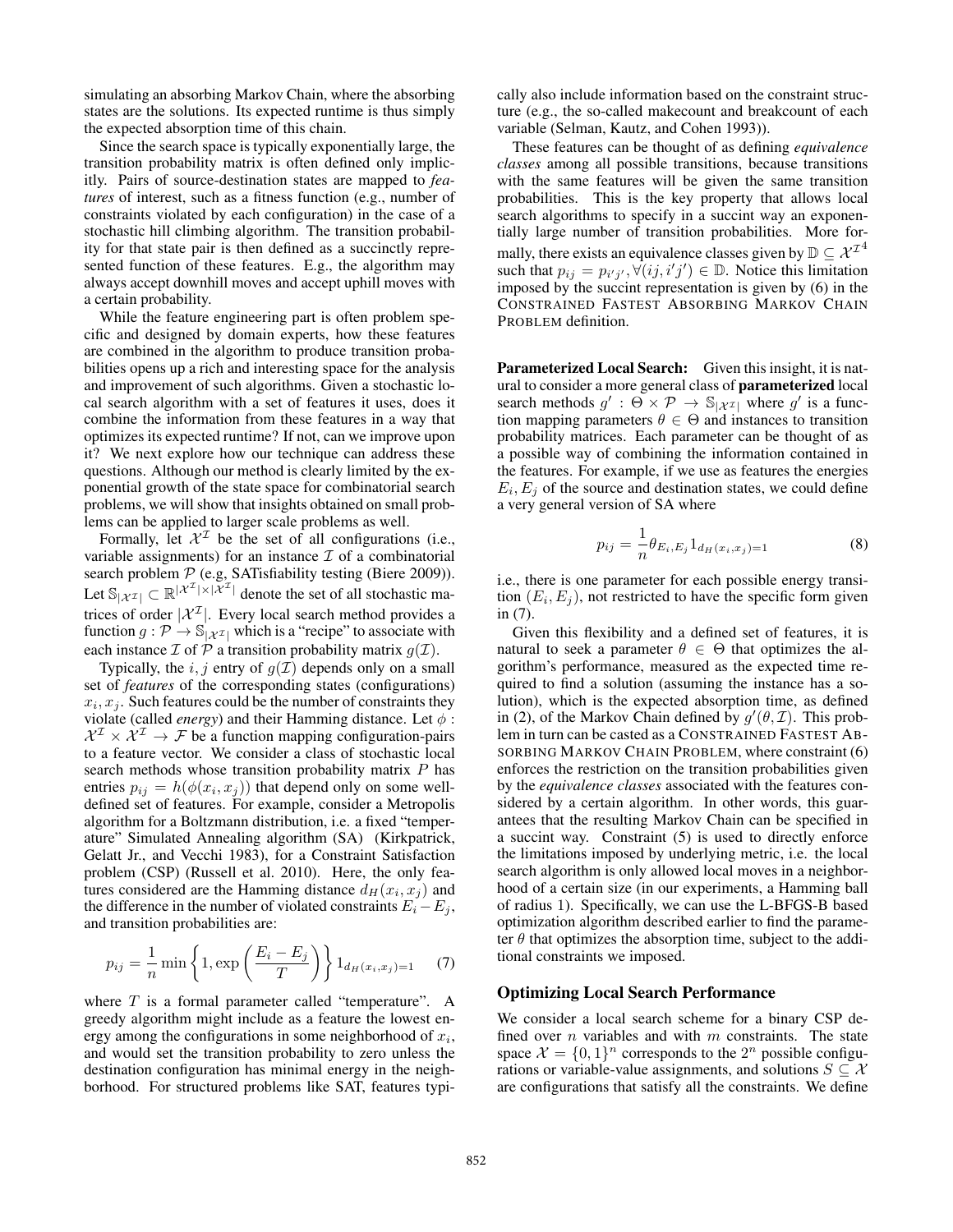the energy  $E_i$  of a configuration i as the number of constraints of the CSP violated by  $i$ . For this study, we focus on a parameterized local search scheme based on energy as the only feature (and only allowing moves of up to Hamming distance 1). Specifically, we have a parameter  $\theta \in [0, 1]^{m \times m}$ . The transition probabilities are given by (8) for  $i \neq j$ , and  $p_{ii} = 1 - \sum_{j'} p_{ij'}$ . This corresponds to a sampling scheme where from state i (with energy  $E_i$ ) we select uniformly at random a neighbor  $j'$  at Hamming distance 1, and accept the transition to  $j'$  with probability  $\theta_{E_i, E_{j'}}$ . This corresponds to a fixed temperature SA if  $\theta_{E_i, E_j}$  is set to  $\exp((E_i - E_j)/T)$ . Our formulation, however, allows for much more flexibility. We explore whether the expected runtime of the algorithm can be improved by altering the way energy feature is utilized when computing transition probabilities. Specifically, given a CSP instance we use the L-BFGS-B based optimization algorithm described earlier to solve the corresponding CONSTRAINED FASTEST ABSORBING MARKOV CHAIN PROBLEM, i.e. to look for the optimal parameter  $\theta \in [0, 1]^{m \times m}$  that optimizes the expected absorption time, subject to the additional constraints we imposed.

Random *k*-SAT Ensemble: To evaluate the above approach, we generated 250 satisfiable instances from the random k-SAT ensemble (Selman, Mitchell, and Levesque 1996) for  $k = 3, 4$ . For each individual instance, we optimized the expected runtime (2) for a uniform initial distribution  $\pi_u$  as a function of the parameter  $\theta \in [0, 1]^{m \times m}$ . When we compare with the expected absorption time achieved by setting optimally the only parameter  $T$  in the transition probabilities defined as in (7), we get improvements ranging from 18% to 49% for 3-SAT instances, and ranging from 18% to 81% for the harder 4-SAT instances (optimizing over MC with  $2^7$  to  $2^{13}$  states). A scatter plot for the runtime improvement for several instances is reported in Figure 2 (left). We see that the additional flexibility allowed by having a different acceptance probability per energy-pair allows us to greatly outperform SA. Notice that this comparison is fair because the two schemes use the same set of features, Hamming distance limitations, and neighbor selection scheme. The improvement can thus be attributed entirely to a more effective way of exploring the search space.

As a second experiment, we used our method to optimize the parameter  $\theta$  for the expected absorption time *jointly* for an ensemble of random k-SAT problems, seeking a *single* parameter that performs well on average across the entire family of instances. In this case, we found that the average performance of the best parameter  $\theta^*$  is essentially identical to that one of a SA scheme tuned with the best temperature parameter  $T$ . For instance, on 3-SAT problems with  $10$ variables and 42 clauses we get 106.4 vs 107.9 of the best SA. On 5-SAT with 10 variables and 212 clauses, we get 305.2 vs 307.6 of SA. An optimal parameter  $\theta^*$  represented as heat-map is shown in the left panel of Figure 1. Notice that it is quite similar to SA, and differences mostly occur for transitions that do not frequently happen in the data, and thus don't affect the result much. These results suggest that the strategy employed by SA is actually good (when the temperature is tuned well), at least for these small problems, and for the average ensemble one can't actually improve much if the only feature we have is the energy (clearly, with more features one can do much better than SA for random  $k$ -SAT).



Figure 2: Runtime improvements. Top: random instances. Bottom: hard energy landscape instances.

Hard energy landscapes: We next consider an ensemble defining a challenging energy landscape. These are SAT problems over binary variables  $x_1, y_1, \dots, y_b, r_1, \dots, r_p$ with constraints

$$
(x_1 \Rightarrow y_1) \land (x_1 \Rightarrow y_2) \land \cdots \land (x_1 \Rightarrow y_b) \land
$$

$$
(\neg x_1 \Rightarrow \neg y_1) \land (\neg x_1 \Rightarrow \neg y_2) \land \cdots \land (\neg x_1 \Rightarrow \neg y_b))
$$

$$
\land (x_1 \lor r_1) \land \cdots \land (x_1 \lor r_p) \land (\neg x_1 \lor z_1) \land (\neg x_1 \lor \neg z_1)
$$

The effect of the first line of constraints is to create an "energy barrier" between  $(x_1, y_1, \dots, y_b) = (0 \dots 0)$  and  $(x_1, y_1, \dots, y_b) = (1 \cdots 1)$ . In order to go from one to the other by flipping one variable at a time, one has to violate at least  $b/2$  constraints. The last line creates a large "energy plateau" corresponding to assignments with  $x_1 = 1$  that are close to solutions because they satisfy all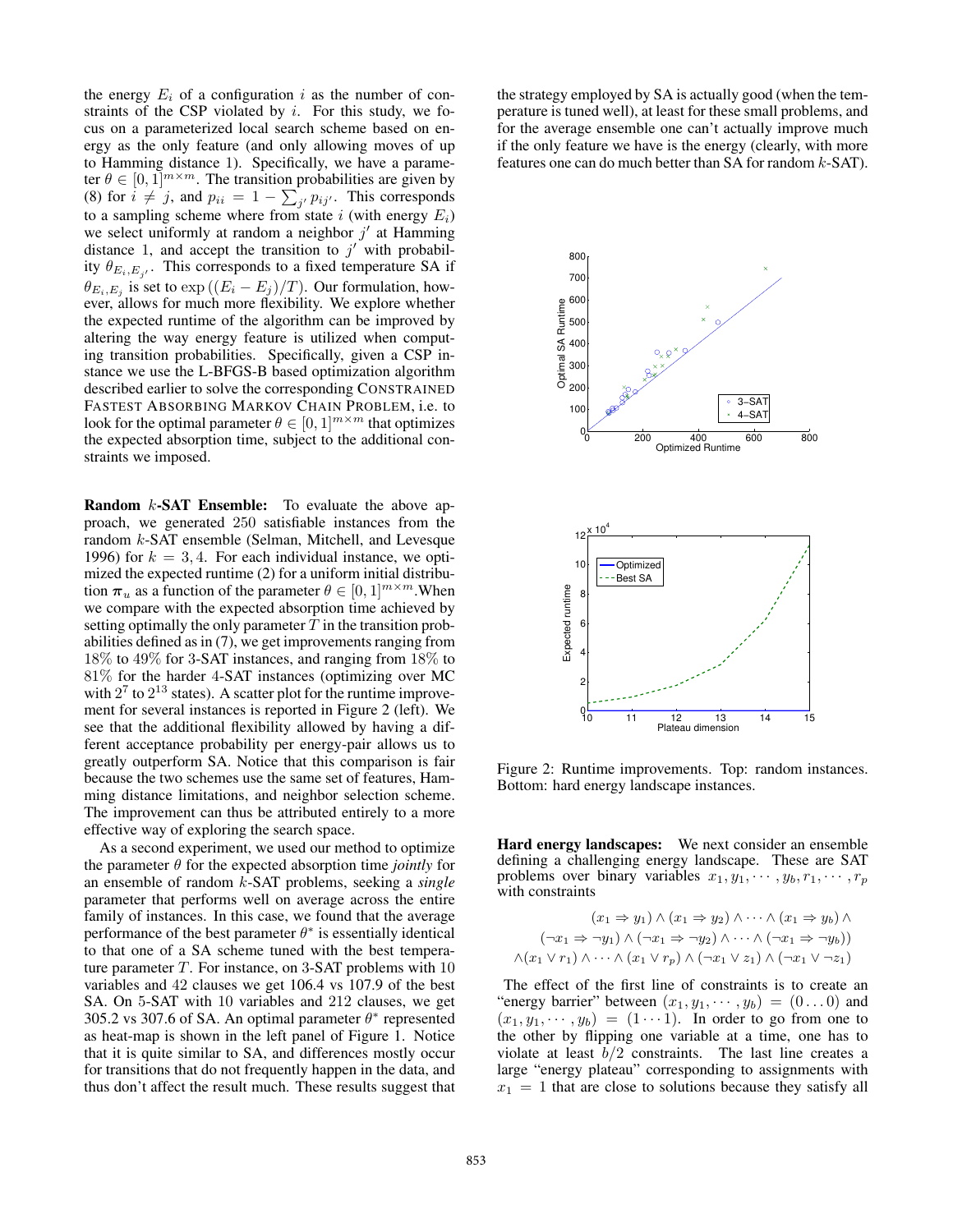

Figure 1: Acceptance probabilities for transitions from energy  $E_1$  to  $E_2$  for optimized local search vs. Simulated Annealing. Black indicates energy-pair was not used. Left: 5-SAT with 10 variables, trained on 10000 instances. Right: hard energy landscape instance with  $p = 10, b = 6$ .

the  $(x_1 \vee r_1) \wedge \cdots \wedge (x_1 \vee r_p)$  constraints (but all solutions have  $x_1 = 0$ ). Intuitively, this instance is difficult for SA because in order to reach one of the solutions, SA needs to set  $x_1 = 0$ . Setting  $x_1 = 0$  is likely to violate several of the first b clauses, making the uphill move unlikely to be accepted.

For this experiment, we optimized  $\theta \in [0, 1]^{m \times m}$  for an instance with  $b = 6, p = 8$ . The optimal parameter  $\theta^*$  is shown in the right panel of Figure 1 as a heatmap, and compared with the corresponding acceptance probabilities computed according to Eq.  $(7)$  for the optimal parameter T. Note that the two schemes look extremely different. E.g., according to  $\theta^*$  we are accepting uphill moves with a much higher probability. We then run the chain on other instances generated with different values of  $p$ , which controls the size of the plateau. When we encounter a previously unseen parameter in (8) (black in the heatmap), we set it to a random value from [0, 1].

As shown in Figure 2 (bottom), there is a dramatic improvement in performance when using the algorithm defined by  $\theta^*$  as opposed to SA, whose time complexity, measured here as the number of steps in the Markov Chain, increases exponentially with  $p$ . While the former often takes only of the order of 1,000 steps irrespective of the plateau dimension (the line labeled "Optimzied" stays barely above the horizontal axis), SA quickly increases to over  $100,000$  steps as p is increased to 15.

Generalization to Larger Instances: Perhaps most interestingly, *the parameters learned from smaller instances generalize well to larger ones*. For example, using the parameters learned for the rather small instance with  $b = 6, p = 8$ , instances with a much larger plateau dimension such as  $b = 6, p = 45$  are solved easily in 22,898 steps. The learned parameters also generalize in terms of the barrier size  $b$ , up

to  $b = 40$ ,  $p = 8$  with an expected runtime of 28,571 steps, and also to instances with both a larger barrier size and a larger plateau size (e.g.,  $p = 20, b = 20$  is solved on average in 7931 steps). These results demonstrate that the optimized parameters can generalize to new, previously unseen instances of a larger size, which are all well out of reach of SA.

#### Conclusion

We introduced and formalized the problem of designing a Markov Chain that minimizes the expected absorption time. Our method allows efficiently finding locally optimal solutions thanks to a closed form expression for the objective function as well as its gradient, which can thus be evaluated without simulation. The design of an optimal reversible chain turns out to be a convex optimization problem and thus solvable optimally for reasonably sized state spaces. As an application, we used our method to optimize transition probabilities in local search algorithms.

#### Acknowledgments

This research is funded by NSF Expeditions in Computing grant #0832782 and Computing Research Infrastructure grant #1059284.

## **References**

Aarts, E., and Lenstra, J. 2003. *Local search in combinatorial optimization*. Princeton University Press.

Biere, A. 2009. *Handbook of satisfiability*, volume 185. Ios Press-Inc.

Boyd, S., and Vandenberghe, L. 2004. *Convex optimization*. Cambridge university press.

Boyd, S.; Diaconis, P.; and Xiao, L. 2004. Fastest mixing Markov chain on a graph. *SIAM review* 46(4):667–689.